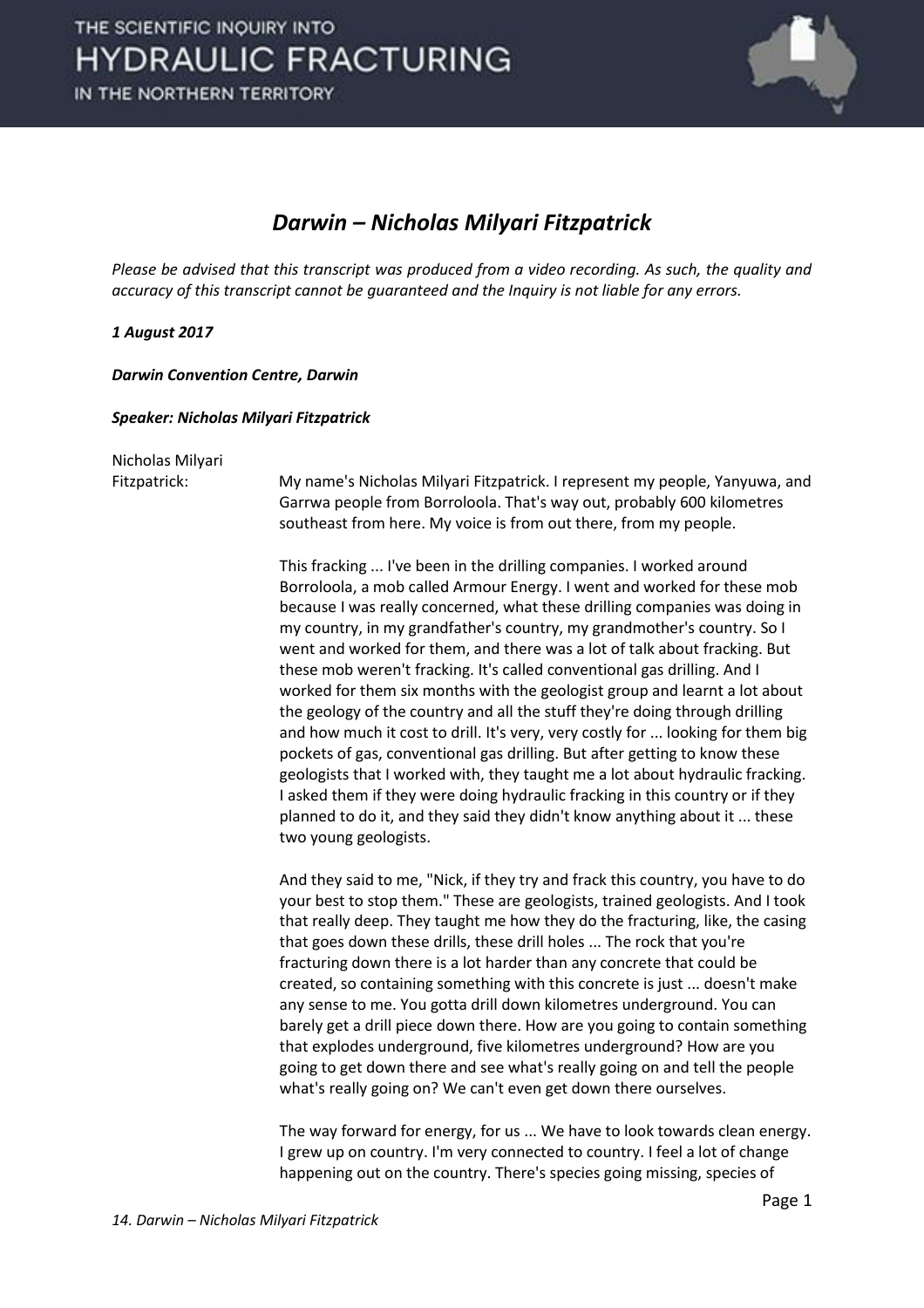

crab. There's massive mangrove die-offs. There's salt flats disappearing from water levels rising. We see this change happening. I'm out there looking at it all the time, and I get really worried. We're putting a lot of CO2 in the air, and Australia's one of the biggest for that, for the amount of people to the country. I believe we ... the whole world is talking about it. We have to make this transition. Conventional gas drilling, it's proved safe in the past ... costly. These companies want to go and find the shale gas because it's a lot cheaper. That's all it is. They don't want to spend money finding these big pockets conventional gas drilling. They just want to get down there, blast the shale gas, and just collect it all.

 They're not thinking about us people in the country. We're the mob that's going to be first impacted with all this stuff. Someone said to me, "We need a voice in the bush that should come and speak." I've been working with a company, a climate action company, AYCC and Seed ... I'm not representing them here today. I'm representing my people, Yanyuwa people. But we recently just had a Power Shift down in Melbourne, and it's a gathering of about 1,000 young people from around Australia, all colours. And we're all concerned about this in Toronto ... make the transition into clean energy and renewables.

 I believe, here in the NT, we have to push these companies back and tell them we don't want fracking, and we need to create big solar grids. We can create jobs from solar. We can start feeding our place up here, and we can do tourism better. We need to look after our country. This is the last frontier. Tourists love the Northern Territory. You think they're going to love it if we fracture the place and then gas leaks everywhere? Nah, they're going to move us all from the bush. They're going to move us all into the city. We're all living in the city ... well, mining companies can do whatever they want to our backyard out there because it's been contained ... this poison site ... no people can live there. That's what fracking's going to do. It's gonna open the gate for all these other mining companies to come in ... because we're the ones blocking them, people, living on land, and look after land.

 I believe tourism is the way forward, as well as solar energy. We need to look into it and really build Aboriginal tour-guiding businesses with the right mob in remote places to make a tourism boom, all around. I don't know. I'm just a real passionate young fella, and I feel that this is ... it's hard to get me out of my country. I love it out there. I'm a saltwater man. But when I start to see change happening in front of my eyes, I travel. Like this Power Shift we done down in Melbourne, I just travelled from Borroloola, Darwin, to Melbourne ... Melbourne to Darwin ... Darwin to Alice Springs ... Alice Springs back to Darwin. And I was a bit late getting here. That's 'cause I just got here. I've been doing a lot of movement. It's for the future. We have to look after our territory. We can't let these mob come in and push us around.

 For the gas, we can still do a bit of conventional gas drilling around the place, I believe, because it is a cleaner energy to ... the carbon, it's half as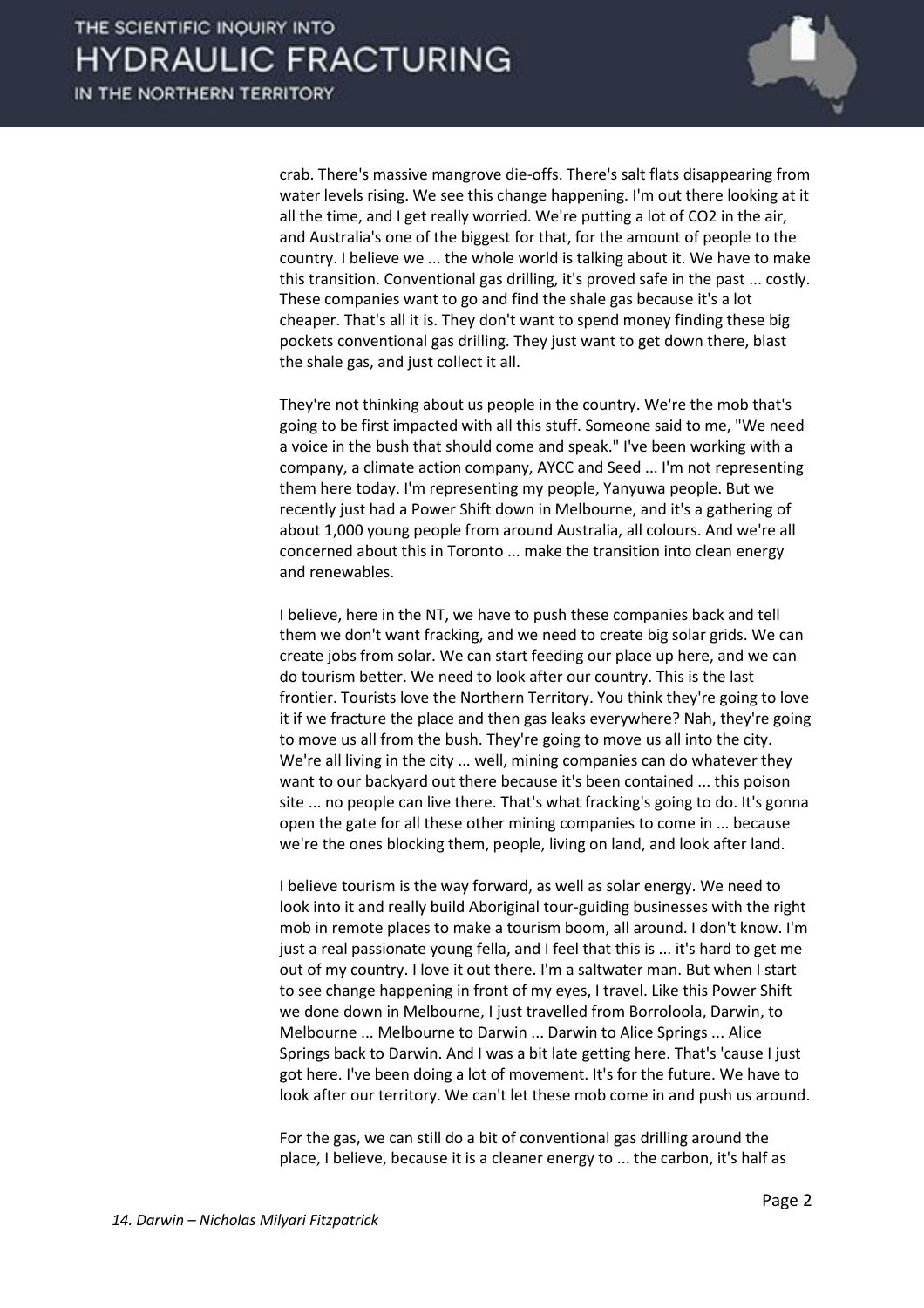

much put out there. So there's still a way there, but not fracking. That's just benefiting the mining companies and leaving us with wrecked country, and our water is very precious. If a TO signs an agreement 200 kilometres from us ... them big water tables down there, they go way past 200 kilometres. So one TO or one clan group could actually wreck land for about eight clan groups around it. That's going to start all the trouble. You can't contain this thing like you contain conventional gas drilling. This thing is just ... you're breaking rock. That's the hardest thing in the world down there. It's really hard rock.

 I feel that I had to come here to make it to this fracking inquiry ... I had to come back up all the way from Alice, keep driving, because I have to get my voice out there, heard, because I see change happening.

Thank you.

Rachel Pepper: Thank you very much, Mr. Fitzpatrick, and rest assured that we're just glad you're here so don't worry about being late by any means. Now, does anyone have any questions at all? We'll start with Dr. Ritchie and then we'll work our way down.

Dr David Ritchie: Nick, if it's okay to call you Nick.

Fitzpatrick: Yeah, that's good.

Hon. Justice

Nicholas Milyari

Dr David Ritchie: What would help this inquiry, and we've asked some of the old people, but they're ... getting the cross-cultural communication is often hard, and I'm just putting it to you. To get this inquiry to understand how culturally important the underground is, as well as the surface ... I think everybody understands the importance of the surface and that's where all the food sources are, that's where the features that form the sacred sites are, all that. But underground, it's ... we were saying ... and I think we had a few questions. Just if you're authorised to be able to talk a bit about that to us, I think it would be very helpful. Nicholas Milyari

Fitzpatrick: The biggest ceremony in the Northern Territory that I know about, in my region ... it stretches from Doomadgee, Tennant Creek, Borroloola, to Roper River, and it's called a Gunabibi. This Gunabibi is a spring. It's a rainbow serpent, dreaming, and it's a really powerful one that connects all of these clan groups together and have one big ceremony. That spring, that rainbow serpent spring, moves underground. It's not on the surface. It shows up on the surface little bits here and there. This thing moves underground. You stop that water over in Borroloola, it's going to stop at Mataranka. This is the same spring moving underground. This has a huge significance to our underground as well, seeing the springs that are moving through there, the water. It's very important to our culture.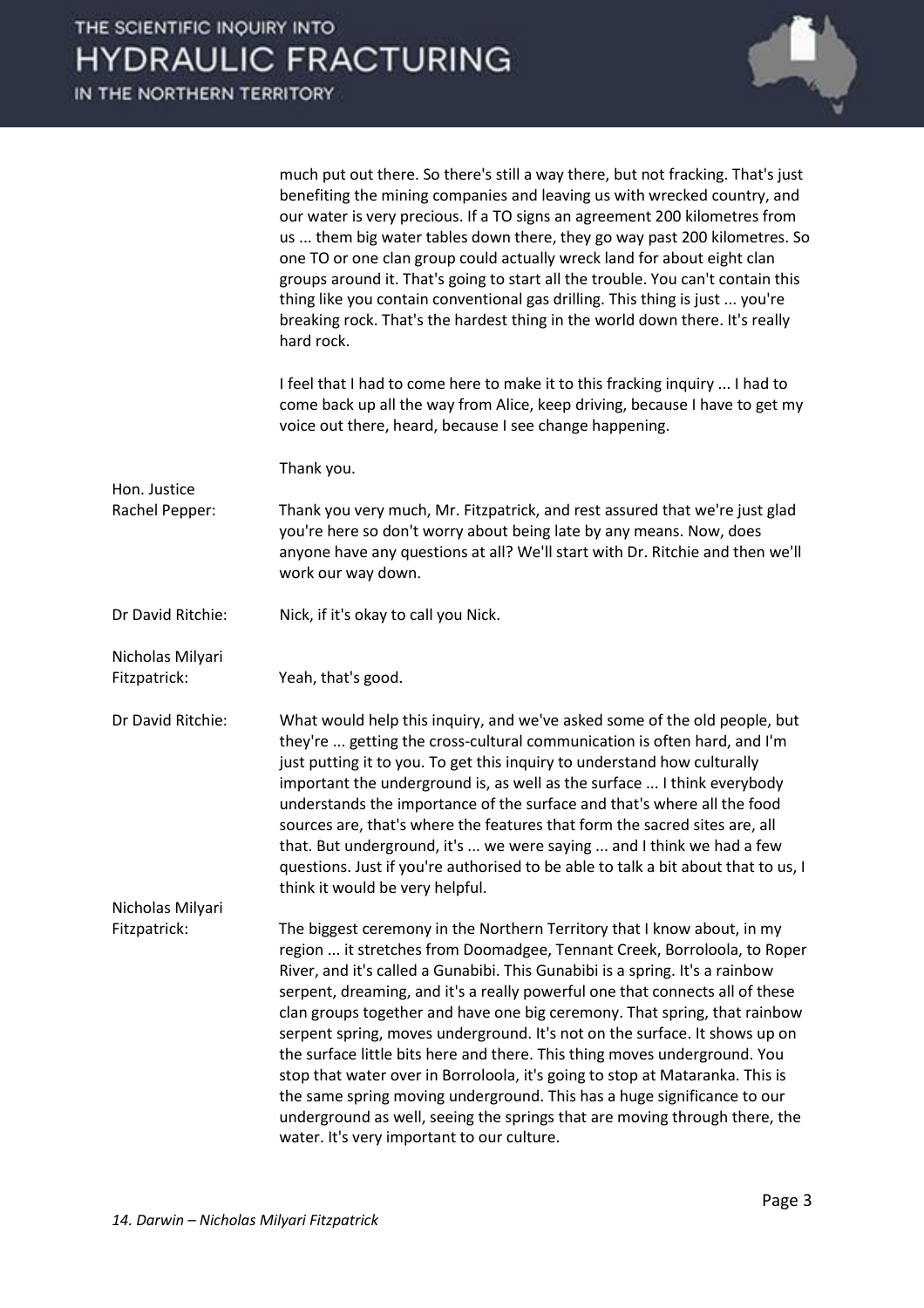

|                                  | If you cut that spring off, the biggest ceremony, the Gunabibi of the<br>Northern Territory, will shut down 'cause then  our story is in the land, and<br>you take that bit of the land away, you take that part of the story. You got a<br>missing part of the story. It stops where that missing part is. That ends up<br>hurting a lot of us, a lot of clans all across the Northern Territory. So that's<br>our underground thing there, and there's a lot more as well  underground<br>roots of our creator, our rainbow serpent moving through underground<br>springs. |
|----------------------------------|------------------------------------------------------------------------------------------------------------------------------------------------------------------------------------------------------------------------------------------------------------------------------------------------------------------------------------------------------------------------------------------------------------------------------------------------------------------------------------------------------------------------------------------------------------------------------|
| Hon. Justice<br>Rachel Pepper:   | Thank you. Yes, Dr. Jones?                                                                                                                                                                                                                                                                                                                                                                                                                                                                                                                                                   |
| Dr David Jones:                  | Nick, I was interested to hear that you believe that conventional gas is okay.<br>You said you were employed by a conventional gas drilling company?                                                                                                                                                                                                                                                                                                                                                                                                                         |
| Nicholas Milyari<br>Fitzpatrick: | I wouldn't say it's okay, but we have to make this transition. We have to be<br>real, and I think we need energy.                                                                                                                                                                                                                                                                                                                                                                                                                                                            |
| Dr David Jones:                  | So you think that conventional gas extraction is much safer than fracking?                                                                                                                                                                                                                                                                                                                                                                                                                                                                                                   |
| Nicholas Milyari<br>Fitzpatrick: | I believe it is much safer, yes.                                                                                                                                                                                                                                                                                                                                                                                                                                                                                                                                             |
| Dr David Jones:                  | Is that based on your lived experience?                                                                                                                                                                                                                                                                                                                                                                                                                                                                                                                                      |
| Nicholas Milyari<br>Fitzpatrick: | Through work, yeah.                                                                                                                                                                                                                                                                                                                                                                                                                                                                                                                                                          |
| Hon. Justice<br>Rachel Pepper:   | What makes it safer, Nick? I'm just curious.                                                                                                                                                                                                                                                                                                                                                                                                                                                                                                                                 |
| Nicholas Milyari<br>Fitzpatrick: | Well, you're drilling down and you're finding a pocket of gas. The pocket's<br>already there. You're just extracting the gas. This tight shale gas, you gotta<br>go down there and create pockets. You're moving earth at a really massive,<br>hydraulic level  so much energy to break this rock down there and make<br>these big pockets.                                                                                                                                                                                                                                  |
| Dr David Jones:                  | So what you're saying is that that gas is there naturally, the conventional gas<br>is, so it's disturbing the land more?                                                                                                                                                                                                                                                                                                                                                                                                                                                     |
| Nicholas Milyari                 |                                                                                                                                                                                                                                                                                                                                                                                                                                                                                                                                                                              |
| Fitzpatrick:                     | It is disturbing the land more, I believe, yeah, and the water, the water<br>streams. And the cracks, the fractures, they don't move in straight lines.<br>They're fracks. They're cracks  go all over the place. But when you're<br>drilling down, there's a neat hole going straight down looking for a big<br>pocket.                                                                                                                                                                                                                                                     |